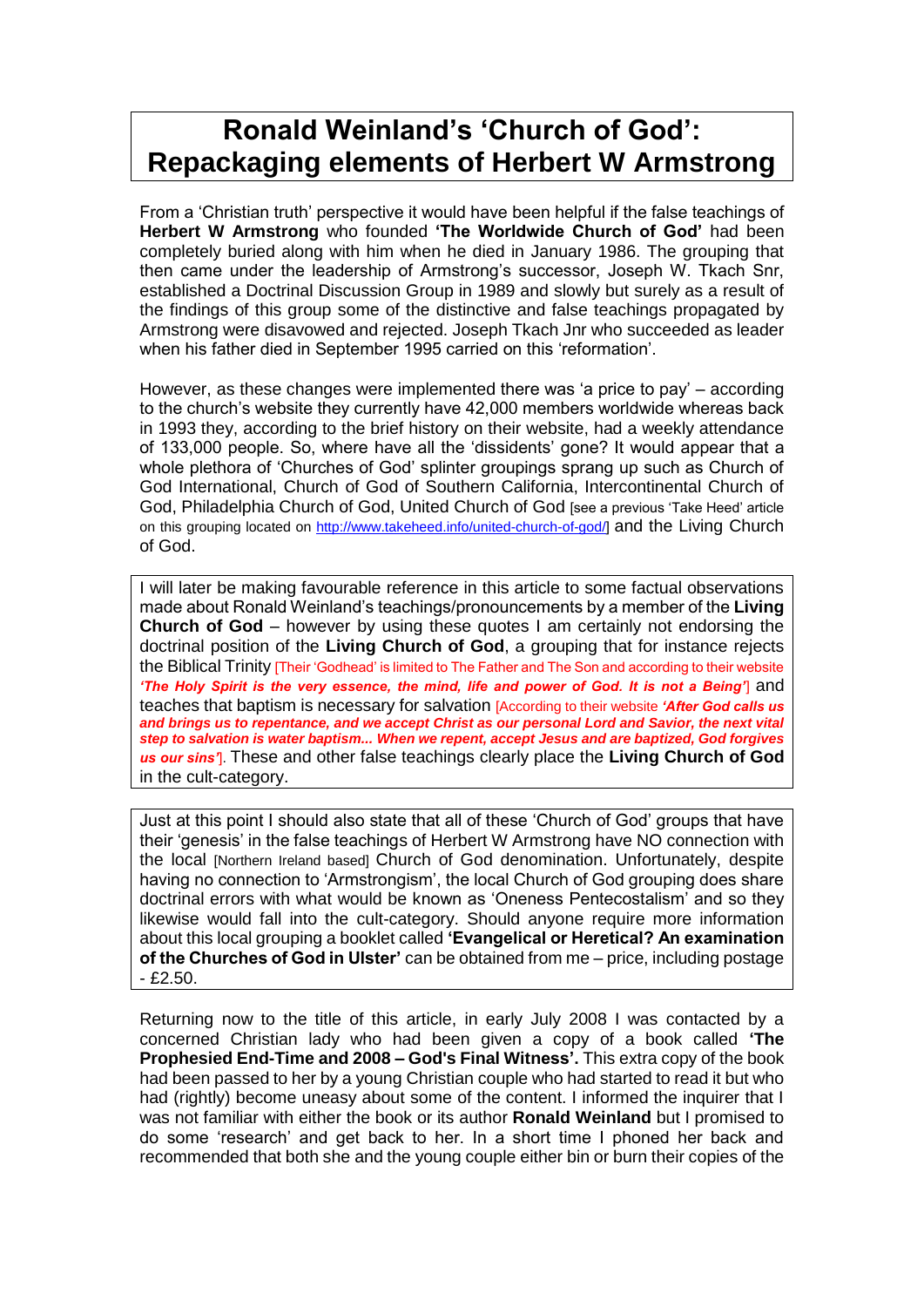book. My reasons for such a recommendation are based on the following information that I uncovered during my 'research'.

## **Mr Weinland's** website introduces visitors to **'The Church of God - PKG'** the **'PKG'** stands for **'Preparing for the Kingdom of God'.**

### **On the homepage we read the following –**

**'Ronald Weinland, who is the pastor of God's Church on earth, has also been appointed by the God of Abraham to be His end-time prophet and one of the two end-time witnesses (and spokesman of both), preceding the return of Jesus Christ'.** 

**In another section 'About Ronald Weinland' we read the following –**

**'Although the Church of God has not been accustomed to having a prophet for nearly 1900 years, God made him a prophet in 1997. His first book,** *The Prophesied End-Time* **(published in mid-2004), is the product of what God has given him concerning prophetic end-time events that have already begun to be fulfilled, events that are occurring exactly as he has written in the book. His latest book,**  *2008—God's Final Witness***, pinpoints the timing of these end-time events and adds additional information beyond what the first book covered'.**

#### **In the 'faq' section of the website we read –**

**'The best way for you to equip yourself is to read and reread both books that Ronald Weinland has written. In doing so you will reinforce the truth of your conviction and build upon what you missed in any earlier reading. In addition, all should download and read the two booklets** *Time Is Running Out and Time Has Run Out,* **which were originally written to help those who were scattered from the apostasy of the Worldwide Church of God. While Herbert W. Armstrong was alive (he died in January of 1986), he remained a faithful apostle to God's Church, which was known as the organization of the Worldwide Church of God. In 1994, that organization fully abandoned the truths of God and returned to teachings that originated in the Catholic Church'.** 

From these brief extracts we can see that Mr Weinland claims to be a 'prophet' of God, indeed one of two end-time witnesses mentioned in Revelation 11:3 – Mr Weinland in April 2008 also declared that his wife Laura is apparently the second of these 2 witnesses – His words are quoted as being **'now is the time to publicly reveal the name of the second end-time witness. It is my wife Laura. We are a family through whom God will be working to bring an end to this age'**.

The other important point to note from these extracts is Mr Weinland's assessment of the late Herbert W Armstrong – he views him as having been **'a faithful apostle to God's Church'** and later on the **'faq'** section of his website where it deals with **'baptism'** we read the following **'Everyone seeking baptism should read the article of Herbert W. Armstrong, God's last apostle in the Church. The Church of God is a spiritual body that is made up of those who are baptized and have had the laying on of hands, which is the time of receiving the impregnation of God's spirit into one's life. This is the time one is begotten of God's spirit. Mr. Herbert Armstrong gave an excellent analogy to help people understand this process. He explained that once we are begotten of God's spirit, we are like an embryo in the Family of God, and we will be born into that Family once we are resurrected, changed from**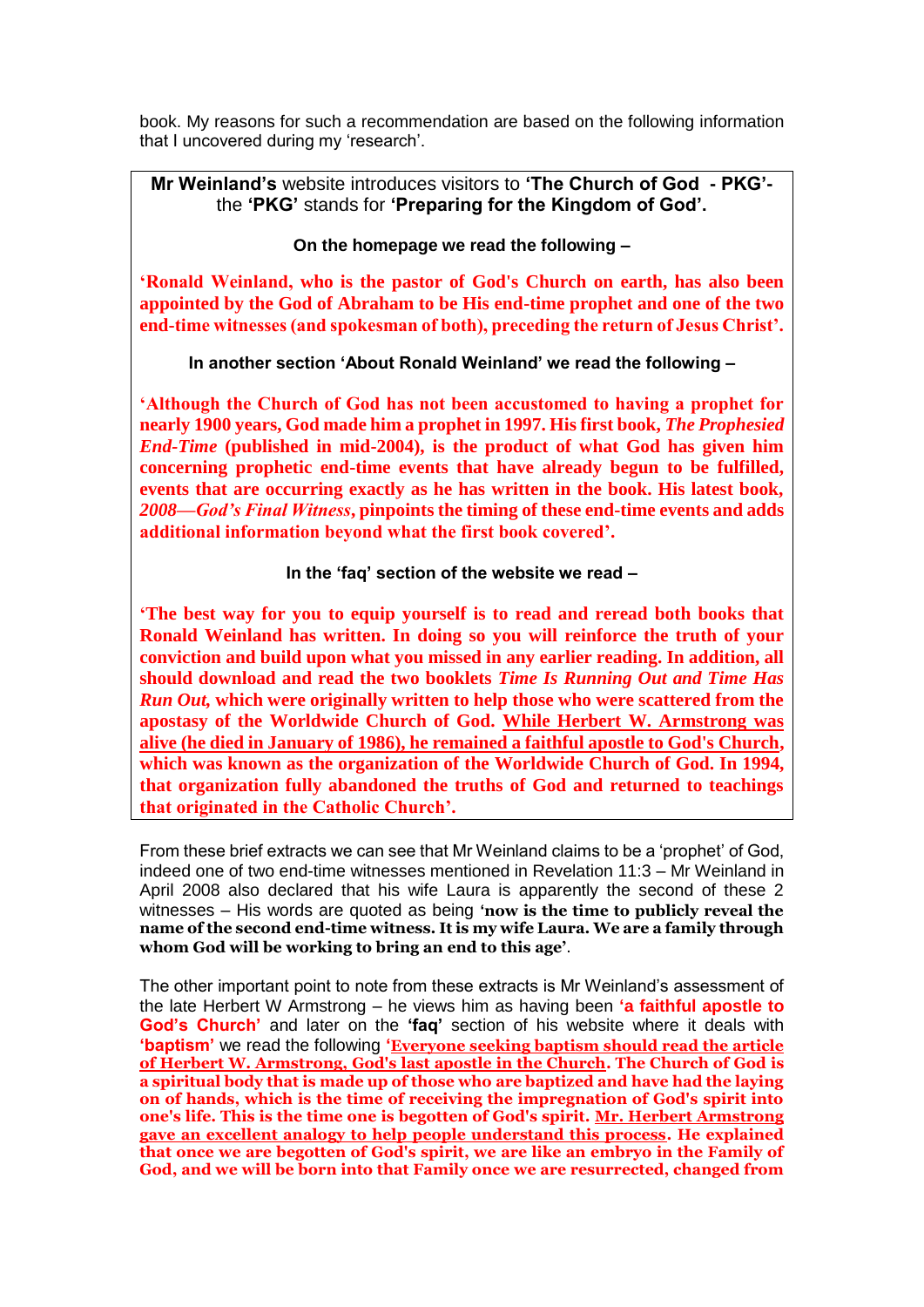**mortal to immortal–finally born again with spirit life… the result of baptism and laying on of hands to receive the impregnation of God's spirit will place a person in the Body of Christ–the Church of God'.**

#### **I want to deal now with these 2 aspects namely**

1. Mr Weinland's claim to be both a 'prophet' and an 'end-time witness' 2. Mr Weinland's endorsement of Herbert W Armstrong's teachings on 'Baptism.

The reality is that the office of **'prophet'** is neither needed nor occupied by anyone on earth today. The Apostle Paul wrote **'Now therefore ye are no more strangers and foreigners, but fellow citizens with the saints, and of the household of God; And are built upon the foundation of the apostles and prophets, Jesus Christ himself being the chief corner stone; In whom all the building fitly framed together groweth unto an holy temple in the Lord: In whom ye also are builded together for an habitation of God through the Spirit'. [Ephesians 2:19-22]**

Here we see the church compared to a building. Jesus Christ Himself is the chief cornerstone. The apostles and the prophets make up the rest of the foundation. This analogy helps us to see the foundational role of the apostles and prophets. When building a building, the first thing that is laid is the foundation. Everything else is then built upon that one foundation. Do we then go back after building a couple of stories and lay the foundation again? No. It is only done once. The foundation is laid once in the beginning and then never again.

As regards Mr Weinland's claims that he and his wife are the 'two end-time witnesses' mentioned in Revelation 11:3 we shall shortly read that, if he were, then he would be a most unreliable 'witness' [and also be a false 'prophet'] for God but before coming to that can we possibly come to some understanding of this reference in Revelation 11:3 to **"my two witnesses"**?

The understanding of this portion of scripture embracing Revelation 11:1-14 will be very much related to and coloured by a believer's understanding of 'end-times'. With that in mind I personally found instruction from an article that is located on **[http://lazarusunbound.com/bunk\\_twowitnesses.shtml](http://lazarusunbound.com/bunk_twowitnesses.shtml)** and written by Michael Bunker. Herewith are just a few helpful extracts from it -

'Our investigation into the identity of the Two Witnesses of Revelation will start in the Old Testament, where God had two particular faithful spiritual witnesses. We read about them in Zechariah the  $4<sup>th</sup>$  Chapter. In this chapter of the prophet Zechariah, we find a Candlestick made all of gold, and on each side of this Candlestick is an Olive Tree (Zech 4:2-3). The angel explains the mystery about these two witnesses starting with a clear and plain statement: "Not by might, nor by power, but by my spirit, saith the LORD of hosts." (Zech 4:6)... Revelation the  $11<sup>th</sup>$  Chapter specifically refers back to this message in Zechariah...The question is asked in Zechariah the  $4<sup>th</sup>$ chapter, "What be these two olive branches which through the two golden pipes empty the golden oil out of themselves?" (Zech. 4:12b) Remember that the overall theme or topic under consideration is the power and might of the Holy Spirit. In prophetic language, the "oil" is a type or shadow of the Holy Spirit, and in this section of Zechariah, we are watching the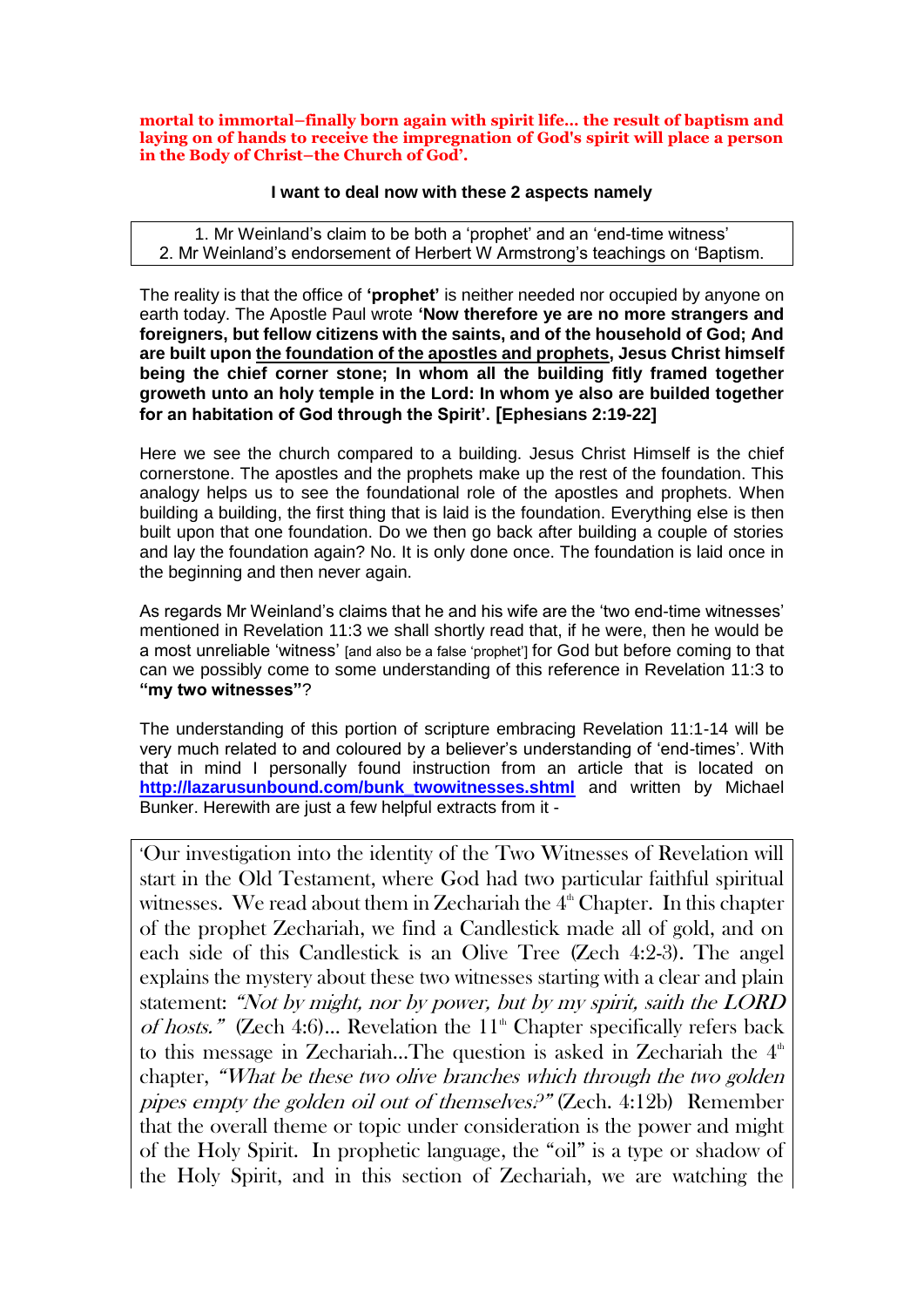"distribution" of the Holy Spirit from the branches of the Olive Trees into the golden Candlestick. Our minds must be stayed on the Lord in this regard, as the scripture reminds us that it is not might, nor will, nor power outside of the Lord's precious Spirit that accomplishes these tasks. The two Olive Trees empty the oil "out of themselves", by giving the Spirit liberally unto the Candlestick which itself shows forth light. The Candlestick, in and of itself, can do nothing. It is a vessel of honor, crafted by a craftsman to provide light to the world. The Candlestick is not that light, but is a vessel used to show forth that light…The mystery of the identity of the Candlesticks is shown to us in the book of the Revelation: "…the seven candlesticks which thou sawest are the seven churches" (Rev. 1:20b). So a "Candlestick" in prophetic literature is a CHURCH. The two anointed servants, the Olive Trees in the book of Zechariah, are pouring out the SPIRIT of GOD unto the CHURCH. In the Bible, both Jesus Christ AND the Comforter are shown to be pouring out the fullness of God's anointing oil into the remnant church…So we find that God continuously uses "representative" language, to show beyond a doubt from scripture what it is He is referring to…The two witnesses we seek are BOTH the two Olive Trees, AND the two Candlesticks. They are simultaneously representative of a full and complete WITNESS CHURCH…The true Church testifies in sackcloth meaning that they are sorrowful and repentant. They are not rich in a worldly sense. They do not dress in finery. They see the wickedness that is Antichrist, and they hate it. They are in mourning for righteousness, and they are at warfare with all that rises up against Christ…God's Holy Remnant Church, who today are His true Witnesses, and His Candlesticks, they preach the message of the Two Olive Trees, that is, the Doctrines of Grace and God's Sovereignty…There is also a remnant which will come to Him through the testimony of His two witnesses, those who see the pains and death and tribulations of those who stand boldly for Jesus Christ and come to Him through their witness. God's true Church is never done evangelising, and God will continue to call His remnant to Himself…There are two beautiful and perfect witnesses for Jesus Christ. They are His body and they are His bride. They are his anointed preachers and His faithful servants…They sound the testimony before a wicked and perverse generation'

A second source of instruction for me personally on this question of **"my two witnesses"** was in the book **'More Than Conquerors'** written by the well-known and well respected Bible commentator, **William Hendriksen.** He shares his thoughts on **'The Two Witnesses'** on pages 129 –132 and herewith are some helpful extracts –

'The true Church is now represented under the symbolism of two witnesses. These witnesses symbolise the Church militant bearing testimony through its ministers and missionaries throughout the present dispensation…the Church as an organisation, functioning through its ministers and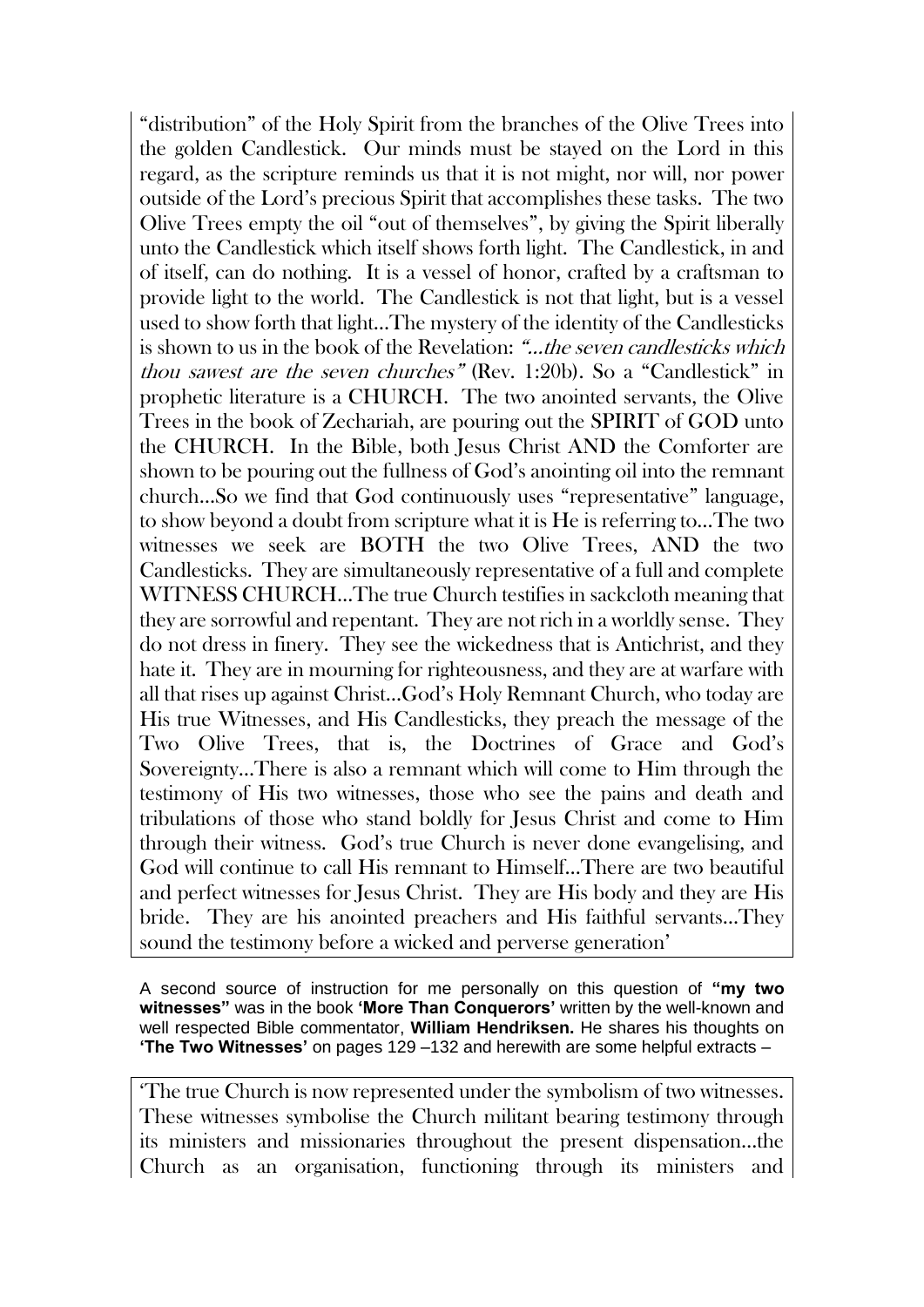missionaries will carry on this work…almost until the judgment day…the period of affliction; the present gospel age…Every day they bear witness throughout the entire dispensation. They preach repentance and for this reason they are clothed in sackcloth…This gospel age is however going to come to an end (cf Matthew 24:14). The Church, as a mighty missionary organisation shall finish its testimony…when we read that the corpse of the Church is lying on the broad avenues of the great city *[Footnote:The term 'great*] city' always refers to Babylon and never to the New and Holy Jerusalem] this simply means that in the midst of the world the Church is dead, it no longer exists as an influential and powerful missionary institution [Cecil: What the world perceives today as 'the Church' is of course dominated by Rome and characterised more and more by immoral/apostate groups like Anglicanism etc]…The world has a grand picnic: it celebrates…Foolish world! Its joy is premature…The corpse suddenly begins to stir…In connection with Christ;s second coming the Church is restored to life, to honour, to power, to influence. For the world the hour of opportunity is gone and gone forever. On the Day of Judgment when the world shall see the Church restored to honour and glory, the world will become frozen with fear. The Church – still under the symbolism of the two witnesses – now hears a voice, "Come up hither". Thereupon the Church ascends to heaven in a cloud of glory "And their enemies beheld them".

Now I readily concede that good brothers and sisters in the Lord will have a 'different take' on the identity of **"my two witnesses"** but I personally 'have time' for the views expressed by both Michael Bunker and William Hendriksen on this topic. One thing I would hope is that irrespective of our differing views on 'end times' we would be united in rejecting the claims of Ronald Weinland that he and his wife are **"my two witnesses".** 

Earlier I wrote concerning Mr Weinland and these claims – *'if he were, then he would be a most unreliable 'witness' [and also be a false 'prophet'] for God'.* This now brings me to the **'favourable reference… to some factual observations made about Ronald Weinland's teachings/pronouncements by a member of the Living Church of God**' that I made mention of in the early part of this article. Thanks to the research of this person we are informed of how Ronald Weinland in a radio interview with James Whale told listeners that catastrophic events including a nuclear detonation in the United States would start occurring on and after  $17<sup>th</sup>$  April 2008. Nothing like that happened of course and so on 26<sup>th</sup> April Mr Weinland preached to the effect that God had 'made a few things clear or clearer'.

Rather than quote copiously from this research perhaps I could direct you to this link **<http://www.cogwriter.com/cgpfk.htm>** where **[with great caution – please remember the author of the article on the link, whilst he is accurately as far as I am aware reporting events surrounding the false prophecies etc of Mr Weinland, he is however doctrinally astray on other issues and he gives links in his article to supposedly the correct interpretation of certain matters – but he is wrong and I would not advise you to follow his links]** you can read of just how 'false a prophet' Mr Weinland truly is. To hopefully assist you in this I would recommend scrolling down the article and reading the first portion of the interview listed under **'James Whale Interview April 10th, 2008'** and then scrolling back up and reading '**Ronald Weinland's April 26,**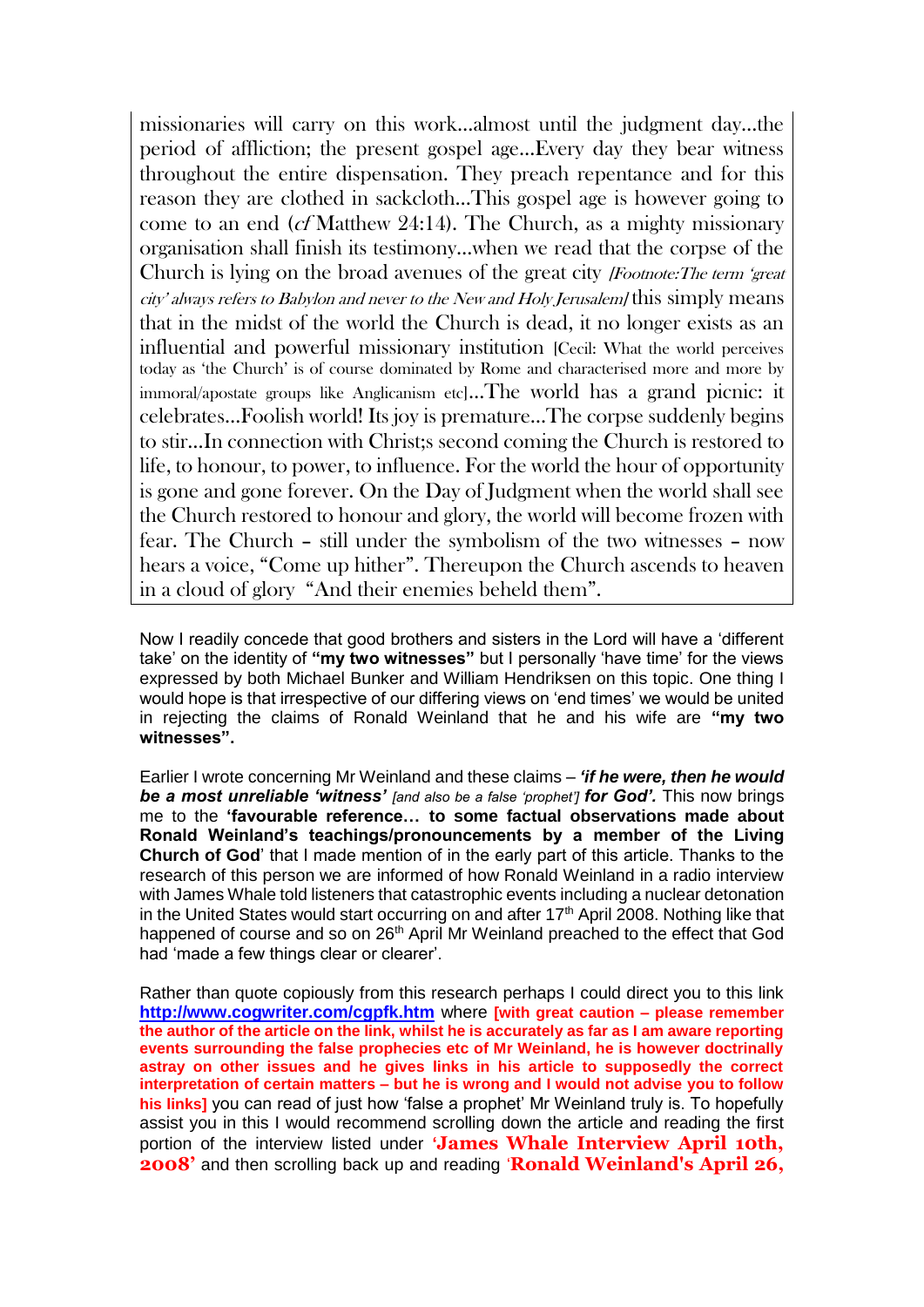**2008 Sermon Claims No Destruction by June 8th, 2008'.** I believe the contents of these two portions appear to be sufficient proof that Mr Weinland truly is a 'false prophet'.

Another helpful exposure of Mr Weinland as a 'false prophet' can also be found on [http://shadowsofwcg.blogspot.com/search?updated-max=2008-04-](http://shadowsofwcg.blogspot.com/search?updated-max=2008-04-29T12%3A51%3A00-04%3A00&max-results=7) [29T12%3A51%3A00-04%3A00&max-results=7](http://shadowsofwcg.blogspot.com/search?updated-max=2008-04-29T12%3A51%3A00-04%3A00&max-results=7)

Once more I would urge **'doctrinal caution'** when reading the particular post listed on this link-page under the heading of **'Open Letter to Ronald Weinland and the COG-PKG: Do that Right Thing'** 

Moving on I want now to consider Mr Weinland's endorsement of Herbert W Armstrong's views/teachings on Baptism. On the **'faq'** section of his website Mr Weinland wrote the following – **'If you follow the steps outlined below, you will have all that is needed, at this time, to properly equip yourself for the coming of Jesus Christ'.** So, according to Mr Weinland being ready for **'the coming of Jesus Christ'** is a step-by-step programme. Let's look at some of these 'steps'.

Mr Weinland writes – **'The most important thing you must do is to repent of your false beliefs and practices, your wrong ways of living, and to fully turn to God in obedience to His ways of life. The first step is to keep the Sabbath day holy… read about proper Sabbath Observance. This will direct you to what you need to do if you are going to obey God's Sabbath day, observed from Friday sunset to Saturday sunset… Finally, all must come to understand that there is only one true baptism in life whereby one can be forgiven of all sins. There is one true baptism into God's one true Church…Those who want to be baptized and desire to be begotten of God's spirit must read and follow the instruction given in the Baptism 'faq' section of the website…Everyone seeking baptism should read the article of Herbert W. Armstrong, God's last apostle in the Church…'**

I looked at the article by Herbert W Armstrong and 'gleaned' the following extracts from  $it -$ 

**The popular denominations have taught, "Just BELIEVE -- that's all there is to it; believe on the Lord Jesus Christ, and you are that instant saved!" That teaching is false! And because of deception -- because the TRUE GOSPEL of Jesus Christ has been all but blotted out…Man is mortal. Man has no immortality inherent within himself. Christ Jesus, only, of all men who have lived, has immortality…Only GOD has eternal life inherent in Himself -- only GOD has eternal life to give…through Christ, God gives it to us…The BLOOD of Christ does not finally save any man…wipes the slate clean of past sins -- it saves us merely from the DEATH PENALTY…But we are SAVED -- that is, given immortal life -- by Christ's LIFE, not by His death…To be saved, we must be born of God, who is a Spirit….To be born of God, we must, first, now in this life, receive the impregnating LIFE -- the Holy Spirit -- from God…So, being, as we say, converted -- receiving the Holy Spirit of God -- is merely the beginning!.. "What shall we do?" they cried out to Peter and the disciples. "HOW SHALL WE BE SAVED?" The answer came straight and direct! "REPENT"! shouted the inspired Peter in great power, "AND BE BAPTIZED, EVERY ONE OF YOU IN THE NAME OF JESUS CHRIST FOR THE REMISSION OF SINS, AND YE SHALL RECEIVE THE GIFT OF THE HOLY SPIRIT"! (Acts 2:38.)**

There are many statements in this piece that could be biblically challenged but I will confine my comments to the clear inference by Mr Armstrong that **WATER BAPTISM IS A REQUIRED 'STEP' ON THE WAY TO SALVATION!**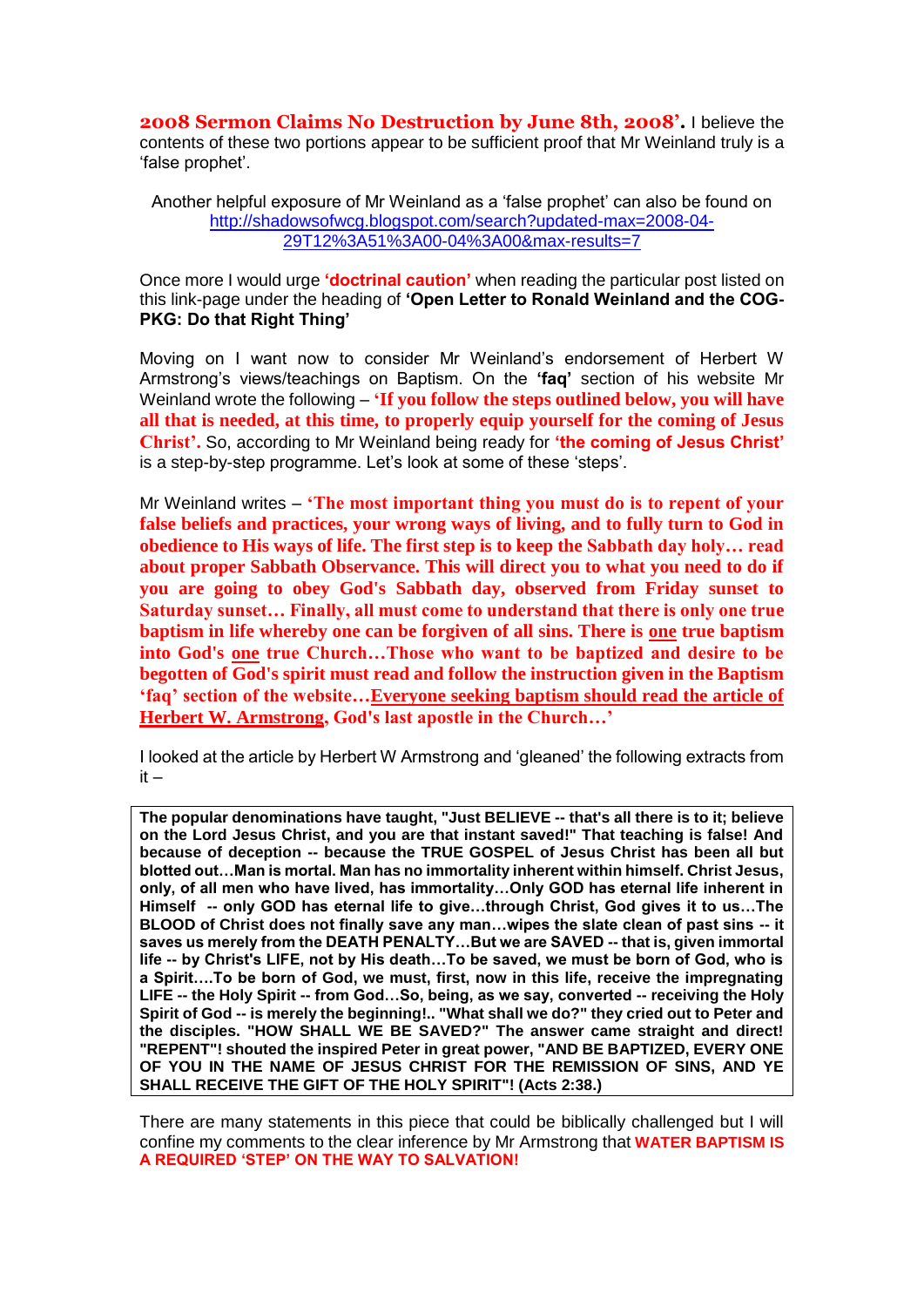Another little booklet issued by the Worldwide Church of God during Mr Armstrong's time as 'God's Apostle' is called 'Why You Should Be Baptized' and in it we read –

**'baptism is a vital part of the process of salvation (p5)…Through receiving the Holy Spirit after baptism and the laying on of hands, we are put into, become part of the Church of God (p7)…Baptism is the beginning of the Christian life (p9)…If you believe and are baptised you will receive the Holy Spirit and become a member of the body of Christ'.**

Mr Armstrong is teaching and obviously Mr Weinalnd agrees that people who 'believe' but are still 'unregenerate' [**"in the flesh"** as the bible describes it – see **John 3:6**] can by being baptised do something that will **"please God"** and that God as a result will regenerate that unregenerate person and make them a member of the body of Christ, the Church of God. The Bible teaches quite a different reality in **Romans 8: 5-8 "For they that are after the flesh** [unregenerate] **do mind the things of the flesh…For to be carnally minded** [unregenerate] **is death…Because the carnal mind** [unregenerate] **is enmity against God; for it is not subject to the law of God, neither indeed can be. So then, they that are in the flesh** [unregenerate] **CANNOT please God".**

The Lord Jesus Christ identified baptism as being a work of **"righteousness"** as we read in **Matthew 3:15.** Can unregenerate people contribute to what was referred to in 'Why You Should Be Baptised' as a **'process of salvation'** – not according to **Titus 3:5**  where we read **"Not by works of righteousness which we have done but according to his mercy he saved us".**

In the quote from Mr Armstrong's article we read of how he debunked **'belief'** as being the sole conduit through which we receive God's gracious salvation. Yet the Lord Jesus Christ Himself said to the repentant thief who obviously had belief in Christ's ability to save him from God's judgement **"Today shalt thou be with me in paradise"** – no need or indeed no opportunity for him to be baptised and yet his salvation was assured.

This incident resonates very well with what the Lord had earlier said in **John 5:24 "Verily, verily, I say unto you. He that heareth my word and BELIEVETH on him that sent me HATH everlasting life and shall not come into condemnation but IS PASSED from death unto life".** 

The Philippian jailer, having asked the question **"What must I do to be saved?"** was told by Paul **"Believe on the Lord Jesus Christ and thou shalt be saved" [Acts 16:30-31]** and that wasn't a 'one-off' arrangement for the jailer, it also applied to any in his household who would likewise believe.

The Bible makes it very clear that baptism is for those who have already believed, and so have passed from death unto life [i.e. are 'saved'] – it is not part of a process that leads to 'salvation'.

A number of Bible verses are often quoted to make a case for baptism being necessary for salvation and rather than me now writing about these perhaps I could direct readers to the article on this link<http://www.carm.org/questions/baptnec.htm> I should make clear that I do not necessarily agree with every point advanced in this article but overall I do think it is helpful in the context of what we are examining.

Currently my friend Rob Zins of 'A Christian Witness to Roman Catholicism' is compiling a booklet that will respond to various arguments advanced by apologists for the Roman Catholic faith and one of the issues he examines relates to Rome's teachings on baptism. Herewith are a few extracts of what Rob has written that should prove helpful in this context –